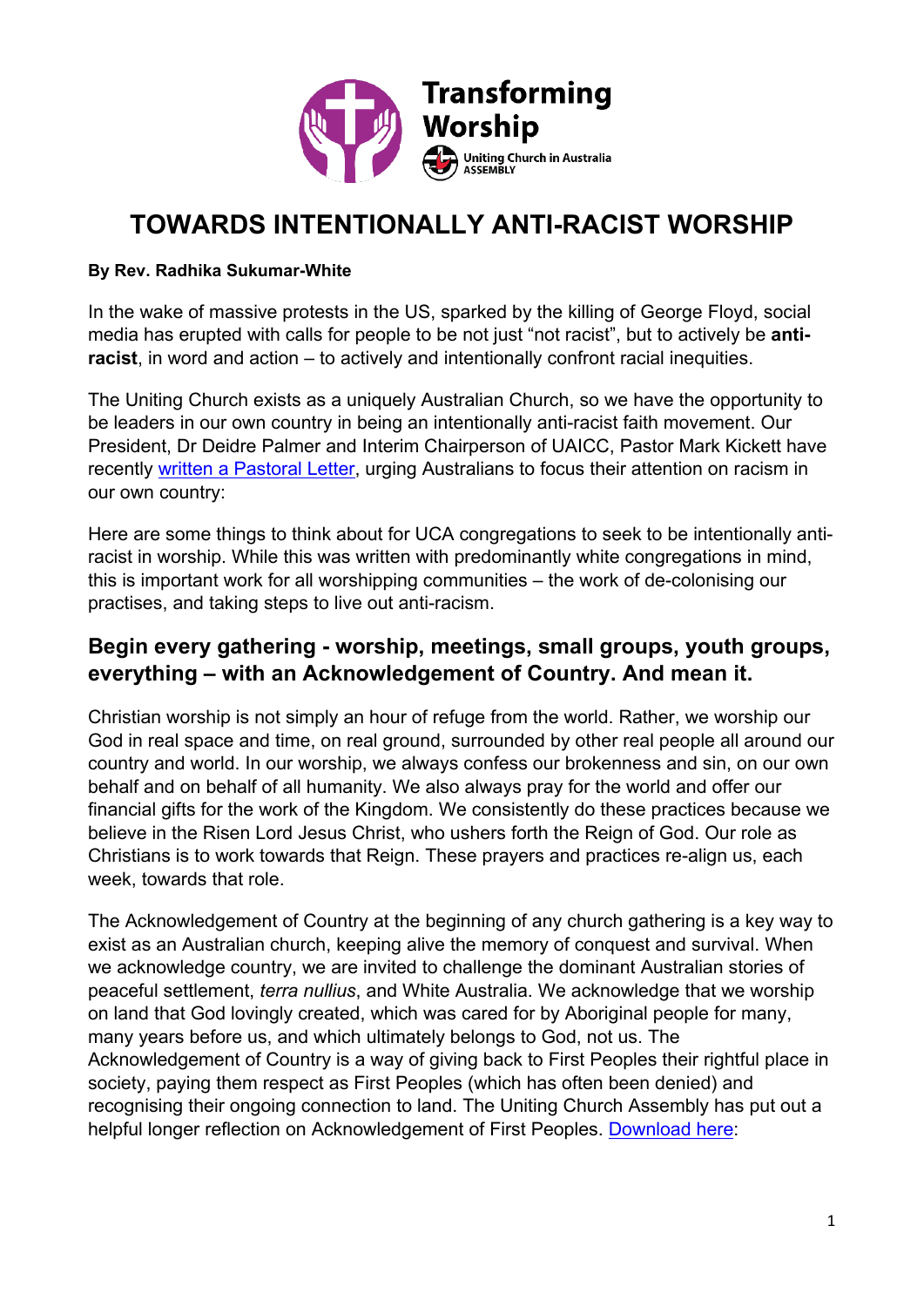The Acknowledgement of Country is not about sitting forever in a puddle of guilt. Acknowledging country is akin to a prayer that God will heal wounds, inspire us to work for justice, and bring forth an era of harmony and reconciliation. Our faith in Jesus teaches us that one day, this will become a reality. After all, Christ's ministry was of reconciliation.

Acknowledging country – not just reciting words, but really acknowledging and paying respects to traditional custodians – at the beginning of any church gathering is about placing us in a posture of humility, respect, and connection with the Australian story.

TO DO:

- 1) Do some research on the traditional custodians of the land where your church building is.
- 2) If there is a surviving community of First Peoples there, try and engage with them, and build a relationship.
- 3) Write an Acknowledgement of Country, and share it with all groups associated with your church to use.

## **Look at your worship space. Who sits where, and why? How does the space embody intentional Christian community?**

Many of our church sanctuaries are set up in a Euro-centric manner: straight lines of pews filled with listeners gaining knowledge from the knowledge-transmitter – the minister. In some other cultures, including Indigenous cultures, learning happens in circles, such as around a campfire or mat, where everyone can see everyone else, and learning happens communally.

Have a look at your worship space. Is there something about it that says: if you're new, or look different to us, sit in this particular section? How can your architecture and set up promote a real sense of community and communal learning? Could you move things around so that people can see each other in worship, rather than the backs of people's heads?

And if you think about the people who are invited to take part in leading worship, do they all look the same? Part of the 'built-in' racism which can exist is that when choosing people, we subconsciously tend to preference people who look like us or come from similar cultural backgrounds. It is important to specifically think about whether we are enabling a diversity of people to be seen and to be involved. It's particularly important to actively amplify CALD voices in worship – preachers, liturgists, musicians, testimony providers, etc. There is a challenge involved here: for there to be space for CALD people to speak and lead in worship, others will need to stop talking and move out of the way.

TO DO:

- 1) Spend some time in your worship space looking at where things are situated. Play around with the space, and sit in different spaces.
- 2) Take a look at your worship roster, and see if a particular culture is favoured. Intentionally seek out people from other cultures in your community, build relationship, and invite them to use their gifts and skills in worship.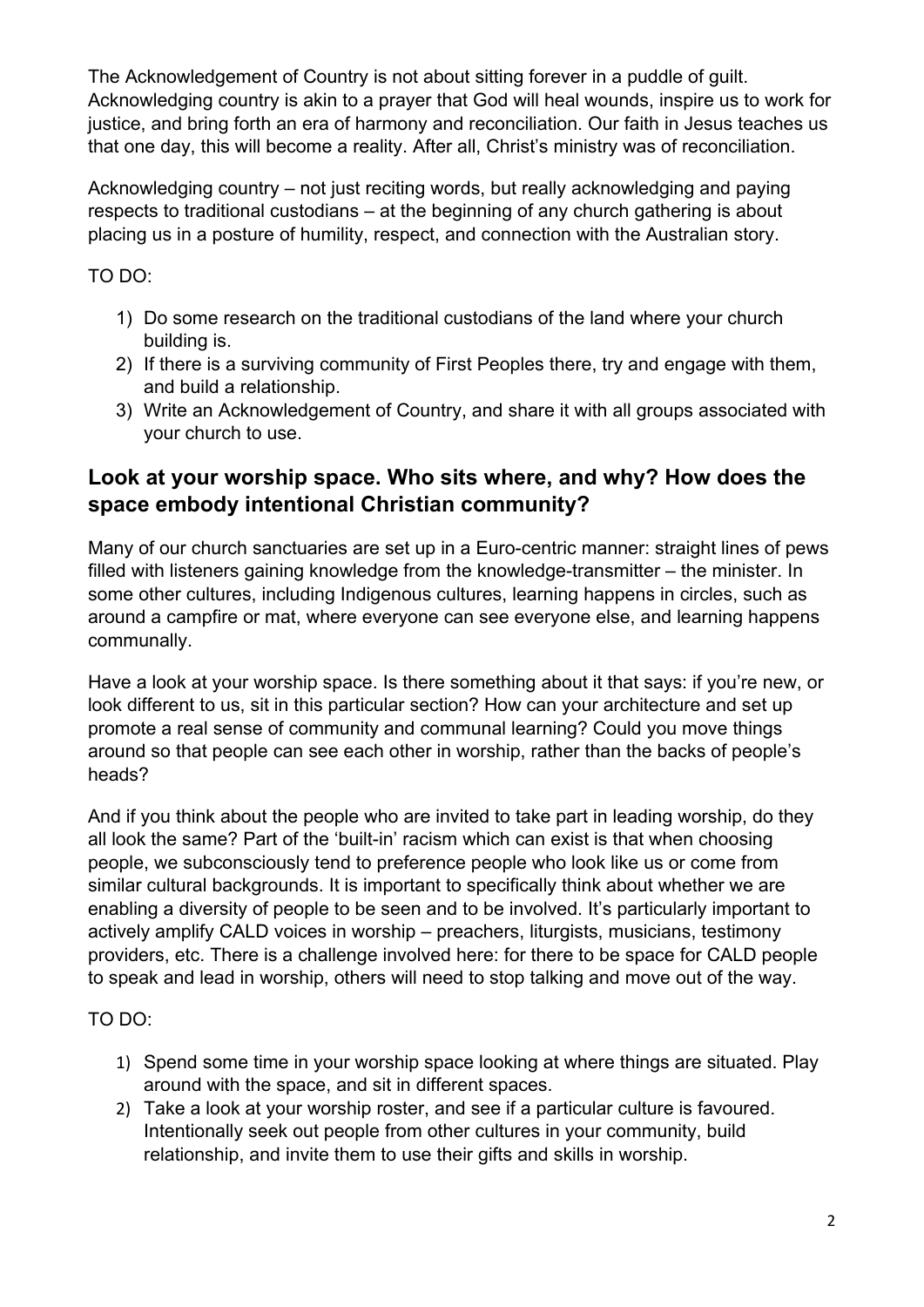## **Learn about different communication styles in different cultures.**

Here are some examples.

In some cultures, looking someone in the eye is considered rude, as is standing face to face with someone. Encourage your communities to grow in awareness of silences, body language and personal space.

Some cultures have different "comfort zones". Help your people learn differences in the ways people supplement their words with body language.

Some cultures rely far less on verbal communication and more on the context of nonverbal actions and environmental settings to convey meaning. For others, what they say is what they mean.

In some cultures, people will feel uncomfortable to speak if there are others of higher status or age in attendance, or people from some cultures may not feel able to volunteer a comment or to answer a question unless specifically invited to do so.

What is polite and normative in some cultures might be considered rude in others.

This stuff is really important, both for the worship service, and for community time around it, e.g. morning tea.

TO DO:

1) Practise, practise, practise! Have some practise conversations over an imaginary morning tea, taking into account the points above.

## **Beware of language in music that may alienate CALD (Culturally And Linguistically Diverse) people.**

Some of the Church's greatest music comes from European composers and poets – not all, but some. These are, of course, to be respected and held within our tradition. However, some of the language in worship music may be alienating or even triggering for people from non-Anglo backgrounds. Imagine what it might be like to hear lyrics that talk about washing our dirty sins away so we can be pure and white. It is said that we sing our theology, so be careful in picking worship music.

TO DO:

1) Look at your song list, and have a look at the lyrics (whether in English or a different language). What does a particular song say to your community about who God is and who they are called to be? Is there problematic language that can be slightly altered? Is there problematic theology?

#### **Don't assume everyone speaks the same language.**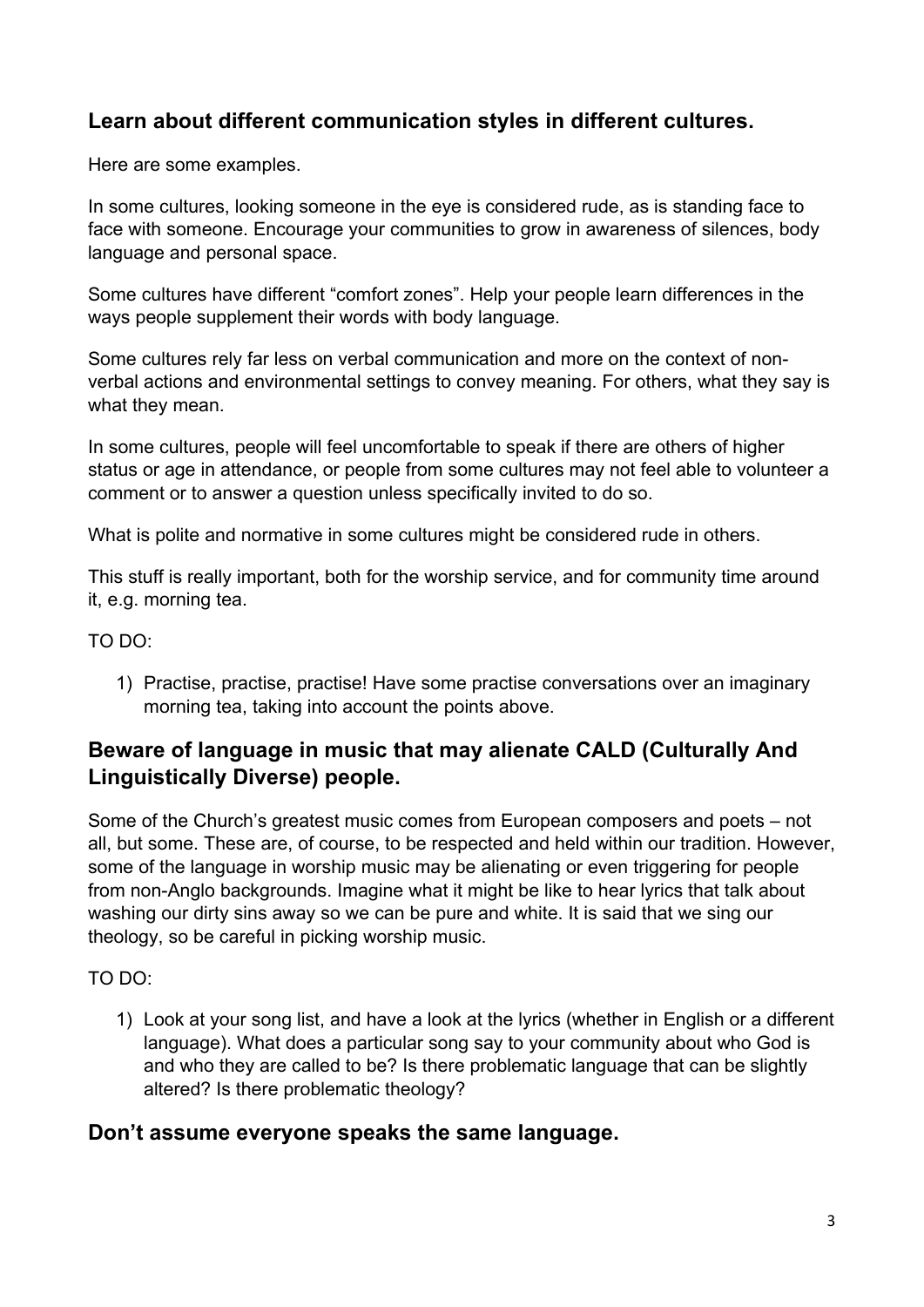It may be that people from CALD backgrounds in your communities speak English, but they may not speak Australian English, or understand Australian humour or idioms. Or, it may be that some may not understand "church words" we use regularly in worship.

Encourage your worship leaders to briefly explain each part of the liturgy before it begins, e.g. "we come now to our Prayer of Confession, where we take time to reflect on when we have hurt ourselves, others, the world, and God, and we are assured of God's grace and forgiveness." Yes, this may feel repetitive and redundant, but how else will people learn?

You may also like to provide written copies of sermons for people to take home, so that people with English as a Second Language can go through it more slowly than it is presented.

On the other hand, it is good to deliberately model worship which is not all just in one, dominant language. Let the liturgy be multi-lingual, and have those who have been used to the dominant language in worship learn patience and humility in following along with a provided translation, or just listening to worship in another language and joining in with the tone, inflection and emotions shown.

#### TO DO:

- 1) Have a group attend a worship service in a foreign language, and reflect on the experience afterwards.
- 2) Talk through your normal Order of Service from the perspective of someone who might not be fluent in the language it is in. What things might stump or confuse that person?
- 3) Invite those from diverse language groups to offer things into worship in the nondominant language.

## **Preachers: read Feminist, Womanist, Liberation, Black, Indigenous and other Post-Colonial commentaries in your preparation.**

Again, some of the greatest theological resources have come from Europe and America. It takes intention to choose to read and learn from less common voices. There are plenty of fantastic resources out there, written by people of non-Anglo backgrounds, who can open our eyes to fresh and new ways to explore Scripture and discipleship.

Another significant aspect to working against racism is the fundamental acknowledgment that there is not just one theology plus 'add-ons' from different perspectives. **All** theology comes from a perspective and it is important to acknowledge this and explicitly name the perspectives embodied in 'traditional' or 'classical' theological works. Diversity is enhanced when we recognise that the Christian tradition encompasses multiple theologies and always has! The idea that there is one 'correct' theology ("Ours!") has regularly been a tool of colonial oppression.

## TO DO:

1) Talk to theological college lecturers and libraries, and seek out resources that will expand your and your congregation's horizons.